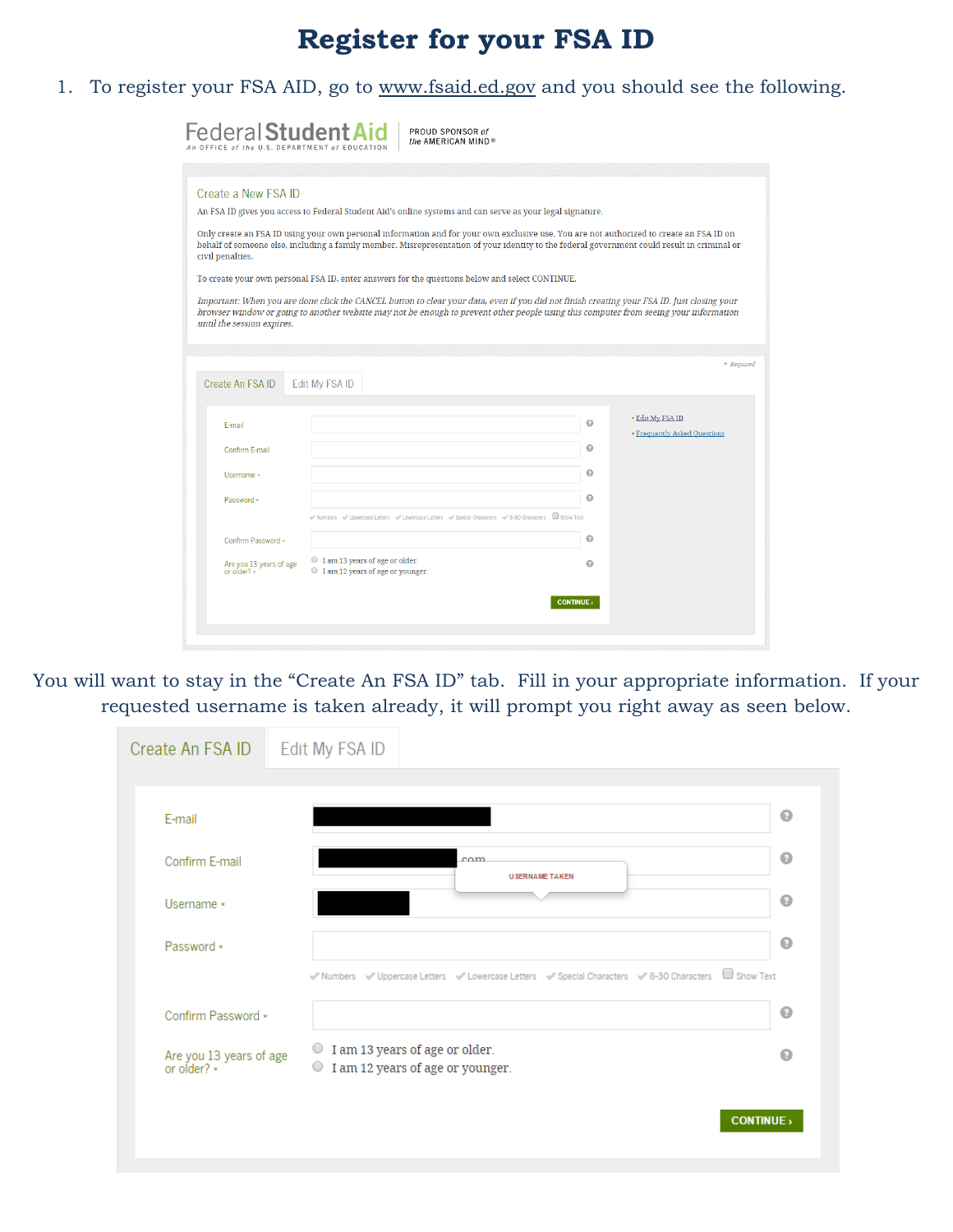If your username is available, you will see "USERNAME AVAILABLE" and can move forward to create a password.

|                                                                                 | ℯ                                                                                                                  |
|---------------------------------------------------------------------------------|--------------------------------------------------------------------------------------------------------------------|
| $_{\text{c}nm}$<br><b>USERNAME AVAILABLE</b>                                    | ℯ                                                                                                                  |
|                                                                                 | ℯ                                                                                                                  |
|                                                                                 | 0                                                                                                                  |
|                                                                                 |                                                                                                                    |
|                                                                                 | Q                                                                                                                  |
| ○ I am 13 years of age or older.<br>I am 12 years of age or younger.<br>$\circ$ |                                                                                                                    |
|                                                                                 |                                                                                                                    |
|                                                                                 | Vienbers Viepercase Letters Viewercase Letters Vispecial Characters Vi8-30 Characters Show Text<br><b>CONTINUE</b> |

When creating a password, make sure you follow all the requirements. Each requirement you have followed will have a green check. In this tutorial, we created a password with lowercase letters and digits.

| Password * |  |                                                                                                      | a |  |
|------------|--|------------------------------------------------------------------------------------------------------|---|--|
|            |  | ◆ Numbers → Uppercase Letters → Lowercase Letters → Special Characters → 8-30 Characters → Show Text |   |  |
|            |  |                                                                                                      |   |  |

In adding an uppercase letter, we have met all the requirements as you can see it states "Criteria Met".

| u<br>                  |
|------------------------|
| Text<br><b>SALLAND</b> |

Answer the question concerning if you are 13 or older.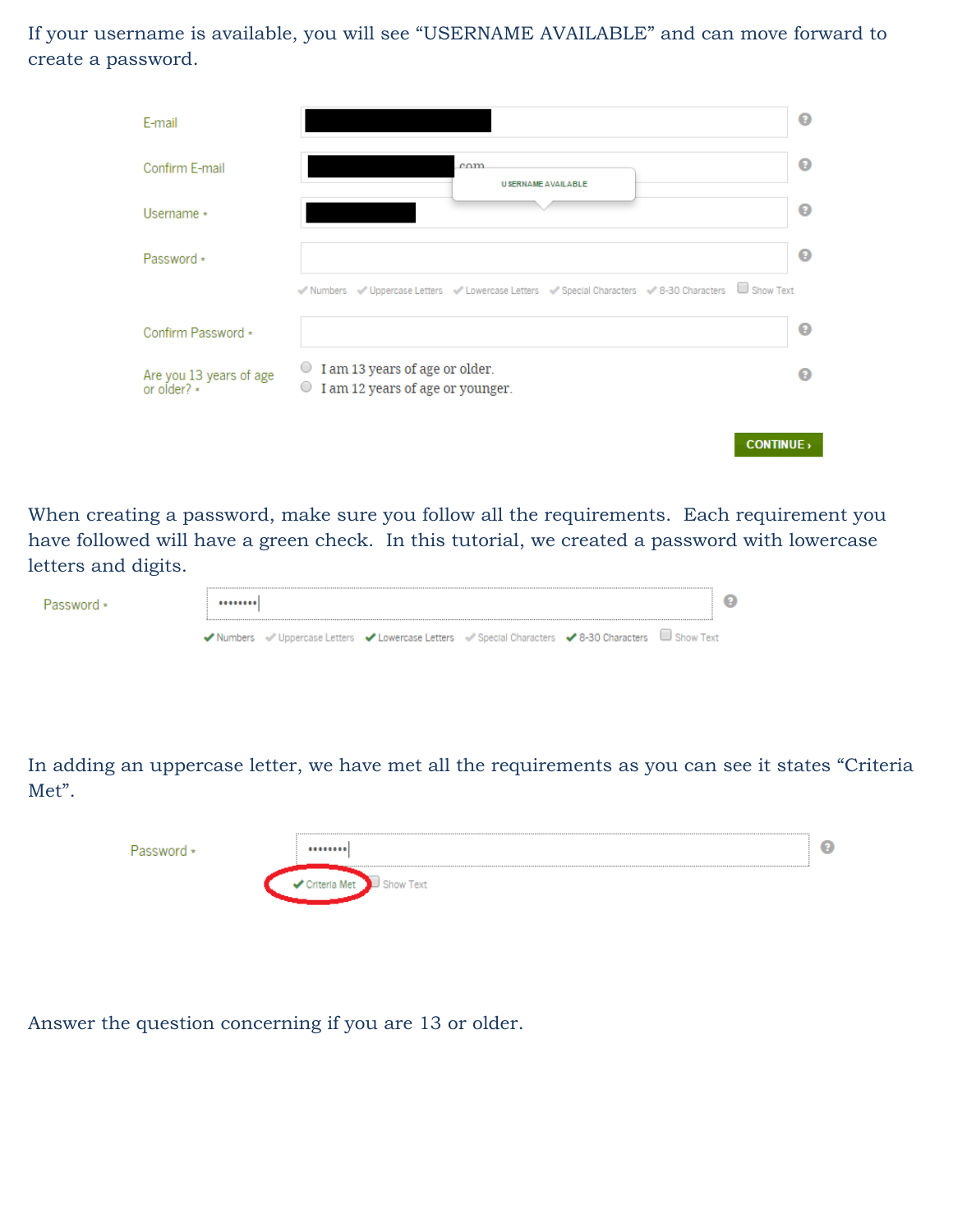2. If you have successfully created your username and password and selected Continue, you will see the following screen:

| Personal Identification Information<br>To apply for an FSA ID, complete the information below and select CONTINUE.<br>both. |                 |                  | I understand that I will be required to certify that the information that I provide to obtain an FSA ID is true and correct and that I am the<br>individual who I claim to be. If I am not that person who I claim to be, I under |
|-----------------------------------------------------------------------------------------------------------------------------|-----------------|------------------|-----------------------------------------------------------------------------------------------------------------------------------------------------------------------------------------------------------------------------------|
| Identity                                                                                                                    | Profile         | Review & Confirm | Done                                                                                                                                                                                                                              |
| Social Security Number *                                                                                                    | Show Text       | Ω                | * Required                                                                                                                                                                                                                        |
| Date of Birth *                                                                                                             | Ø<br>mm/dd/yyyy |                  |                                                                                                                                                                                                                                   |
| First Name, Middle Initial, Last Name*                                                                                      |                 |                  | ๏                                                                                                                                                                                                                                 |
| <b>CANCEL</b>                                                                                                               |                 |                  | <b>CONTINUE</b><br>« PREVIOUS                                                                                                                                                                                                     |

 **boxes** for each. Note that in filling our your First Name, Middle Initial, and Last Name that there are **3 separate** 

| Personal Identification Information<br>To apply for an FSA ID, complete the information below and select CONTINUE.<br>I understand that I will be required to certify that the information that I provide to obtain an FSA ID is true and correct and that I am the<br>individual who I claim to be. If I am not that person who I claim to be, I under<br>both. |                 |                  |                               |
|------------------------------------------------------------------------------------------------------------------------------------------------------------------------------------------------------------------------------------------------------------------------------------------------------------------------------------------------------------------|-----------------|------------------|-------------------------------|
| Identity                                                                                                                                                                                                                                                                                                                                                         | Profile         | Review & Confirm | Done                          |
| Social Security Number *                                                                                                                                                                                                                                                                                                                                         | Ω<br>Show Text  |                  | * Required                    |
| Date of Birth *                                                                                                                                                                                                                                                                                                                                                  | mm/dd/yyyy<br>Ω |                  |                               |
| First Name, Middle Initial, Last Name<br><b>CANCEL</b>                                                                                                                                                                                                                                                                                                           |                 |                  | « PREVIOUS<br><b>CONTINUE</b> |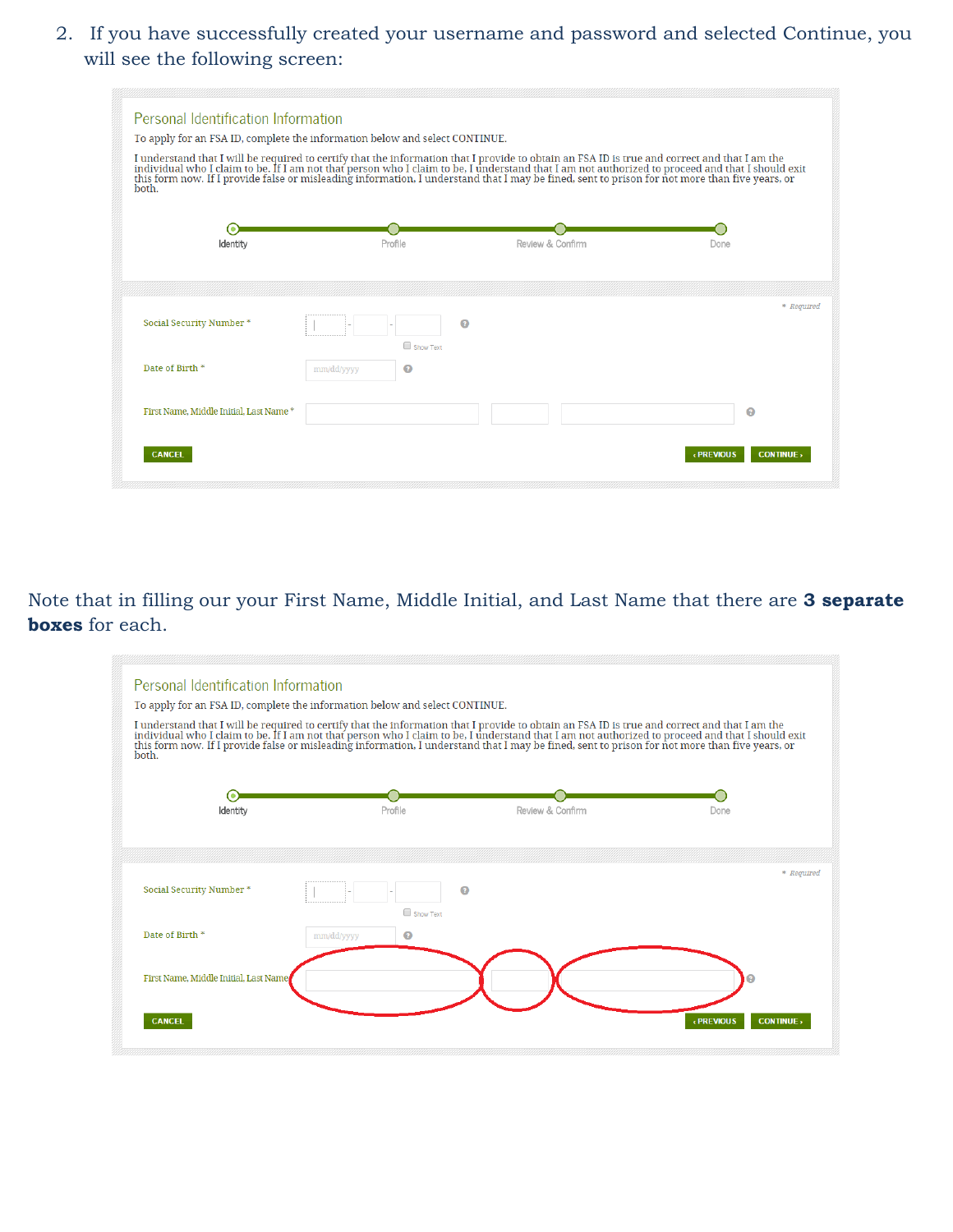3. If you have a Federal PIN, you may enter that in the next step. *IF YOU DO NOT HAVE A PIN OR DO NOT SEE THIS OPTION PLEASE SKIP TO STEP 5. Entering your PIN will* allow you to use your FSA ID immediately without needing to wait for your identity to be confirmed.

### Link Your PIN to Your FSA ID

Enter your Federal Student Aid PIN below and select VERIFY to link it to your FSA ID. If you do not remember your PIN, select Help (?) for more details or use the Forgot My PIN link.

By linking your PIN to your FSA ID, you will be able to use your new FSA ID with all FSA systems immediately.

If you don't remember your PIN or the answer to your PIN challenge question, then select CONTINUE WITHOUT PIN. We will send your information to the Social Security Administration (SSA) for confirmation. This takes 1-3 days. You will receive an e-mail when the match is complete. You can sign and submit an original FAFSA with your new FSA ID right away. For access to most other FSA systems, you must wait for SSA confirmation.



 answer to your challenge question. If you cannot remember your PIN or challenge answer, you Forgot your PIN? You can click on the "Forgot My PIN" option and it will allow you to enter the can simply "Continue Without PIN".

#### Answer Your PIN Challenge Question

To link your PIN, answer your PIN challenge question below and select CONTINUE. The answer is not case sensitive. Select Help (?) for more details.

By linking your PIN to your FSA ID, you will be able to use your new FSA ID with all FSA systems immediately.

If you don't remember the answer to your PIN challenge question, then select CONTINUE WITHOUT PIN. We will send your information to the Social Security Administration (SSA) for confirmation. This takes 1-3 days. You will receive an e-mail when the match is complete. You can sign and submit an original FAFSA with your new FSA ID right away. For access to most other FSA systems, you must wait for SSA confirmation.

| 0)<br>Identity           | Profile                            | Review & Confirm             | Done                                           |
|--------------------------|------------------------------------|------------------------------|------------------------------------------------|
| PIN Challenge Question:  | What is your mother's maiden name? |                              | * Required                                     |
| Answer*<br><b>CANCEL</b> |                                    | ◉<br>Show Text<br>« PREVIOUS | <b>CONTINUE WITHOUT PIN</b><br><b>CONTINUE</b> |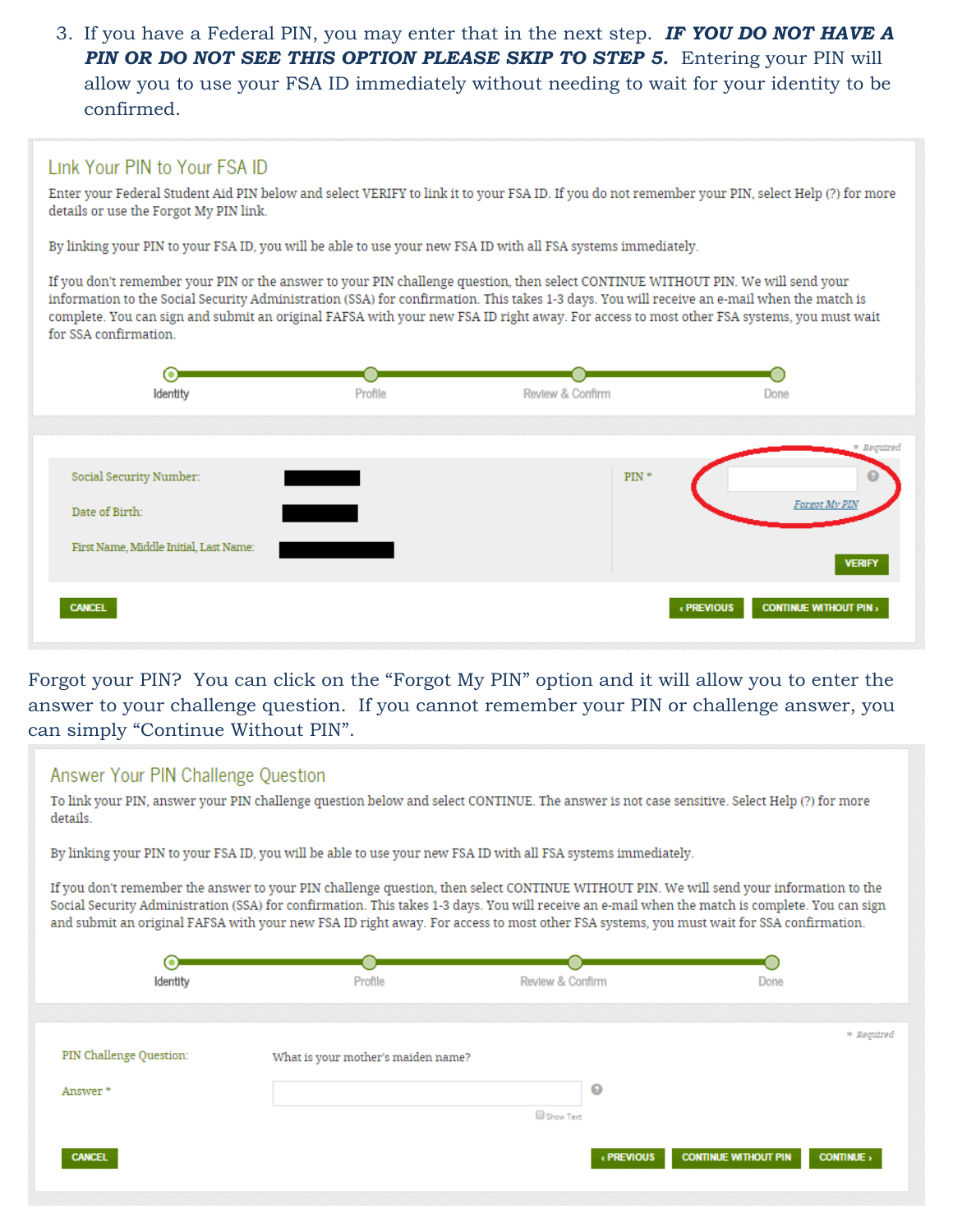### 4. If you have successfully entered your PIN, you will see the following page:

Your PIN information has been imported into your FSA ID application. You should review the information and make sure it is up to date.

| Social Security Number:                |                        |           |           |
|----------------------------------------|------------------------|-----------|-----------|
| First Name, Middle Initial, Last Name: |                        |           |           |
| Date of Birth:                         |                        |           |           |
| Username*                              |                        |           | $\bullet$ |
| Password *                             |                        |           | $\bullet$ |
|                                        | Criteria Met Show Text |           |           |
| Confirm Password *                     |                        |           | $\bullet$ |
| E-mail                                 |                        |           | $\bullet$ |
| Confirm E-mail                         |                        |           | $\bullet$ |
|                                        |                        |           |           |
| <b>Mailing Address</b>                 |                        |           | $\bullet$ |
| City, State, Zip Code                  |                        |           | $\bullet$ |
|                                        |                        |           |           |
| Phone                                  |                        | $\bullet$ |           |
| Alternate Phone                        |                        | ◉         |           |
| Language Preference                    | ® English © Español    | ◉         |           |
|                                        |                        |           |           |

**CANCEL** 

 $\overline{\text{CONTINUE}}$ 

Skip to step 6.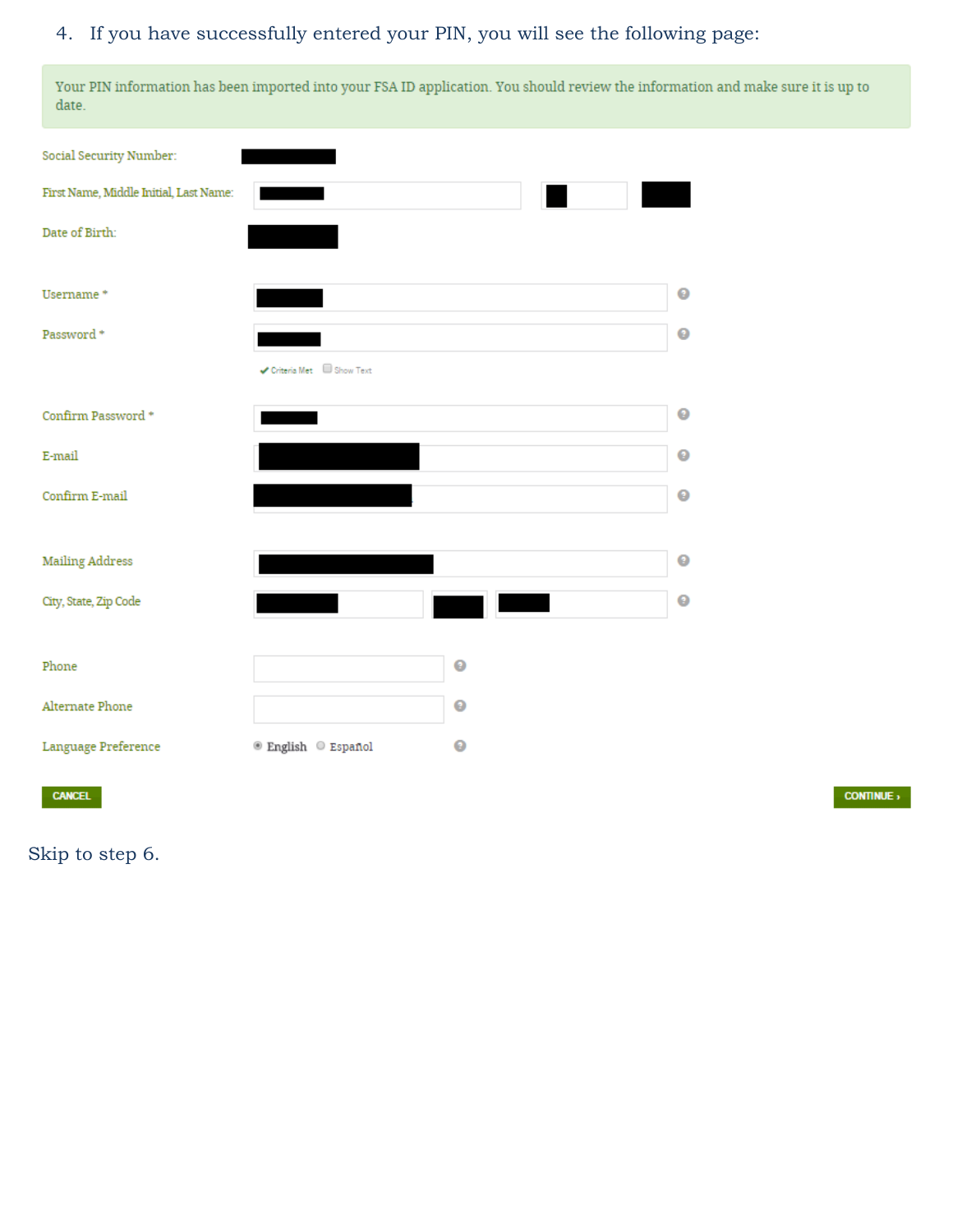5. The next page will confirm the information you put in. Please fill in any blank spaces. In this case, we would need to update Mailing Address and Phone Number.

|                                         | Then complete the additional questions below. Select CONTINUE to proceed. |                  |           |            |
|-----------------------------------------|---------------------------------------------------------------------------|------------------|-----------|------------|
| Identity                                | $\rm ^{\rm o}$<br>Profile                                                 | Review & Confirm |           | Done       |
| Social Security Number*                 | ٥                                                                         |                  |           | * Required |
| First Name, Middle Initial, Last Name * | Show Text                                                                 |                  | ۰         |            |
| Date of Birth <sup>*</sup>              | $\circ$                                                                   |                  |           |            |
| Username <sup>*</sup>                   |                                                                           |                  | $\bullet$ |            |
| Password <sup>*</sup>                   |                                                                           |                  | ۰         |            |
|                                         | Criteria Met <b>Bishow Text</b>                                           |                  |           |            |
| Confirm Password *                      |                                                                           |                  | $\circ$   |            |
| E-mail                                  |                                                                           |                  | ۰         |            |
| Confirm E-mail                          |                                                                           |                  | ۰         |            |
|                                         |                                                                           |                  |           |            |
| Mailing Address                         |                                                                           |                  | $\circ$   |            |
| City, State, Zip Code                   | ٠                                                                         |                  | $\circ$   |            |
| Phone                                   | ۰                                                                         |                  |           |            |
| Alternate Phone                         | ٥                                                                         |                  |           |            |
| Language Preference                     | ® English © Español<br>٥                                                  |                  |           |            |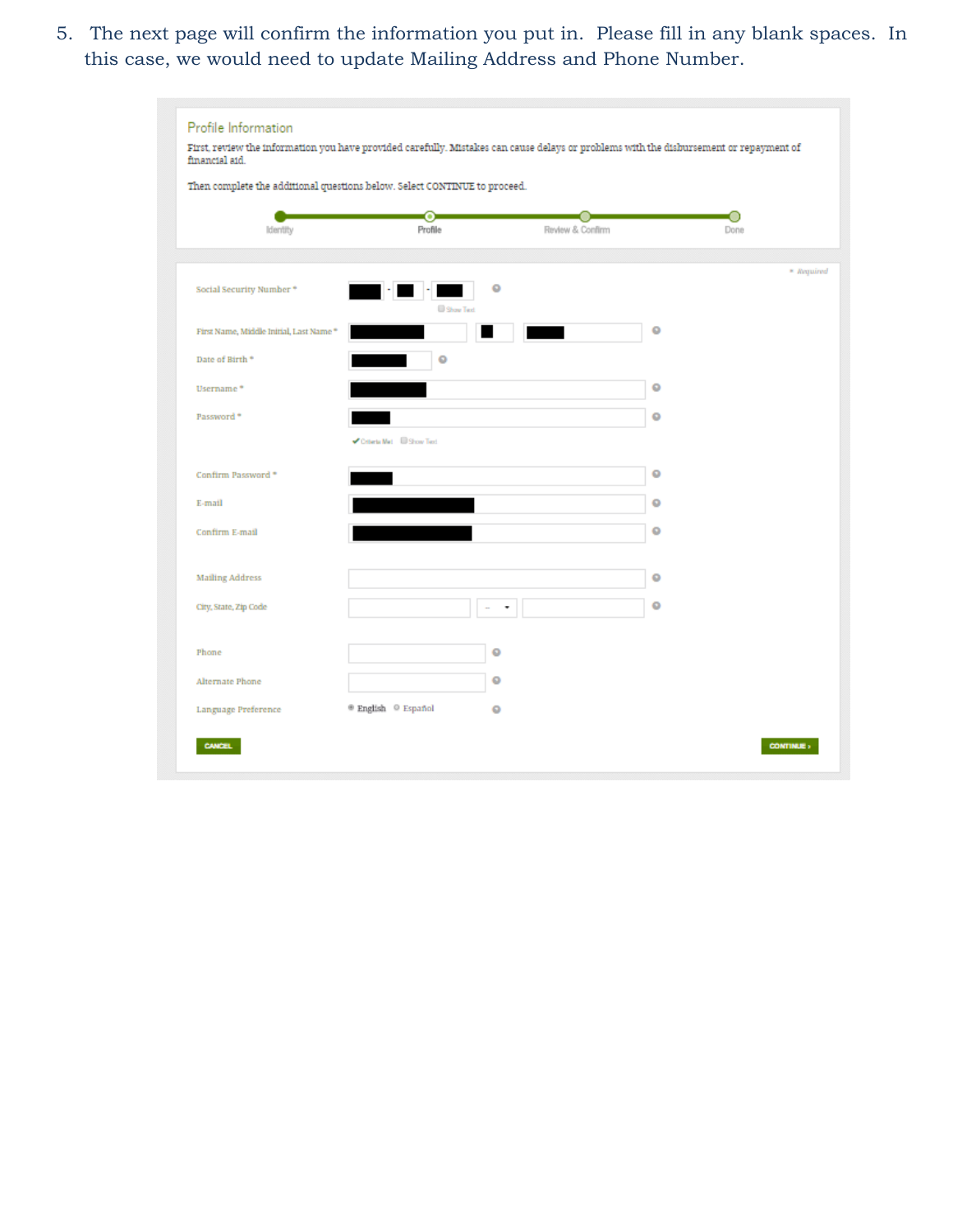answers to your challenge questions without any symbols. You will also have to enter a 6. The next step requires you to fill in answers for 2 challenge questions of your choosing. You will then have to make up any 2 challenge questions you desire. Fill in appropriate date of your choosing. This is an additional challenge question.

|                                                                   | О                                                 |                  |                |            |
|-------------------------------------------------------------------|---------------------------------------------------|------------------|----------------|------------|
| Identity                                                          | Profile                                           | Review & Confirm | Done           |            |
|                                                                   |                                                   |                  |                | * Required |
| Challenge Question 1 *                                            | What was the name of your elementary school?      |                  | ◉              |            |
| Answer 1*                                                         |                                                   | Q                |                |            |
| Challenge Question 2 *                                            | What was the name of your first pet?              |                  | $\bullet$<br>÷ |            |
| Answer 2*                                                         |                                                   | ๏<br>Show Text   |                |            |
| Challenge Question 3 *                                            | What is your favorite holiday?                    |                  | 0              |            |
| Answer 3*                                                         |                                                   | 0                |                |            |
| Challenge Question 4 *                                            | What super power do you wish you had?             | Show Text        | ◉              |            |
| Answer 4*                                                         |                                                   |                  |                |            |
| Challenge Question 5 (Used to<br>access your information over the | Type a significant date in your life (MM/DD/YYYY) | Show Text        | 0              |            |
| phone)*                                                           |                                                   |                  |                |            |
| Answer 5*                                                         | $\bullet$<br>mm/dd/yyyy                           |                  |                |            |

Click "Continue" to move forward.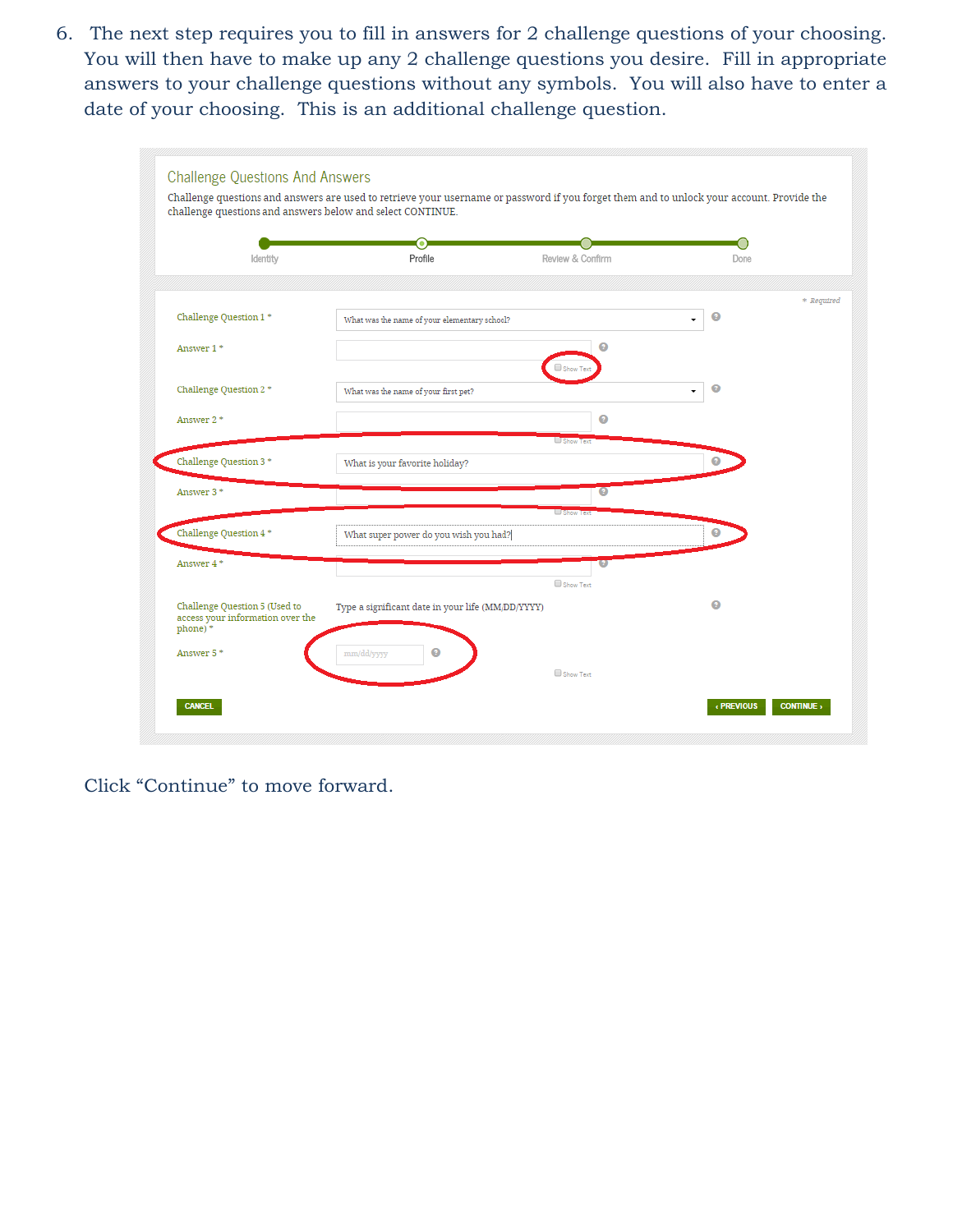## 7. Review the information to make sure everything is accurate.

|                                                                   |         | $_{\odot}$       | О          |
|-------------------------------------------------------------------|---------|------------------|------------|
| Identity                                                          | Profile | Review & Confirm | Done       |
|                                                                   |         |                  | * Required |
| Social Security Number:                                           |         |                  |            |
| <b>Username:</b>                                                  |         |                  |            |
| Password:                                                         |         |                  |            |
| E-mail:                                                           |         |                  |            |
| Are you 13 years of age or older?:                                |         |                  |            |
| First Name, Middle Initial, Last Name:                            |         |                  |            |
| Date of Birth:                                                    |         |                  |            |
| <b>Mailing Address:</b>                                           |         |                  |            |
| City, State, Zip Code:                                            |         |                  |            |
| Phone:                                                            |         |                  |            |
| Alternate Phone:                                                  |         |                  |            |
| Language Preference:                                              |         |                  |            |
| Challenge Question 1:                                             |         |                  |            |
| Answer 1:                                                         |         |                  |            |
| <b>Challenge Question 2:</b>                                      |         |                  |            |
| Answer 2:                                                         |         |                  |            |
| Challenge Question 3:                                             |         |                  |            |
| Answer 3:                                                         |         |                  |            |
| <b>Challenge Question 4:</b>                                      |         |                  |            |
| Answer 4:                                                         |         |                  |            |
| Challenge Question 5 (Used to<br>access your information over the |         |                  |            |

8. If everything looks correct, review the terms and conditions then select the checkbox below. Click "Continue".

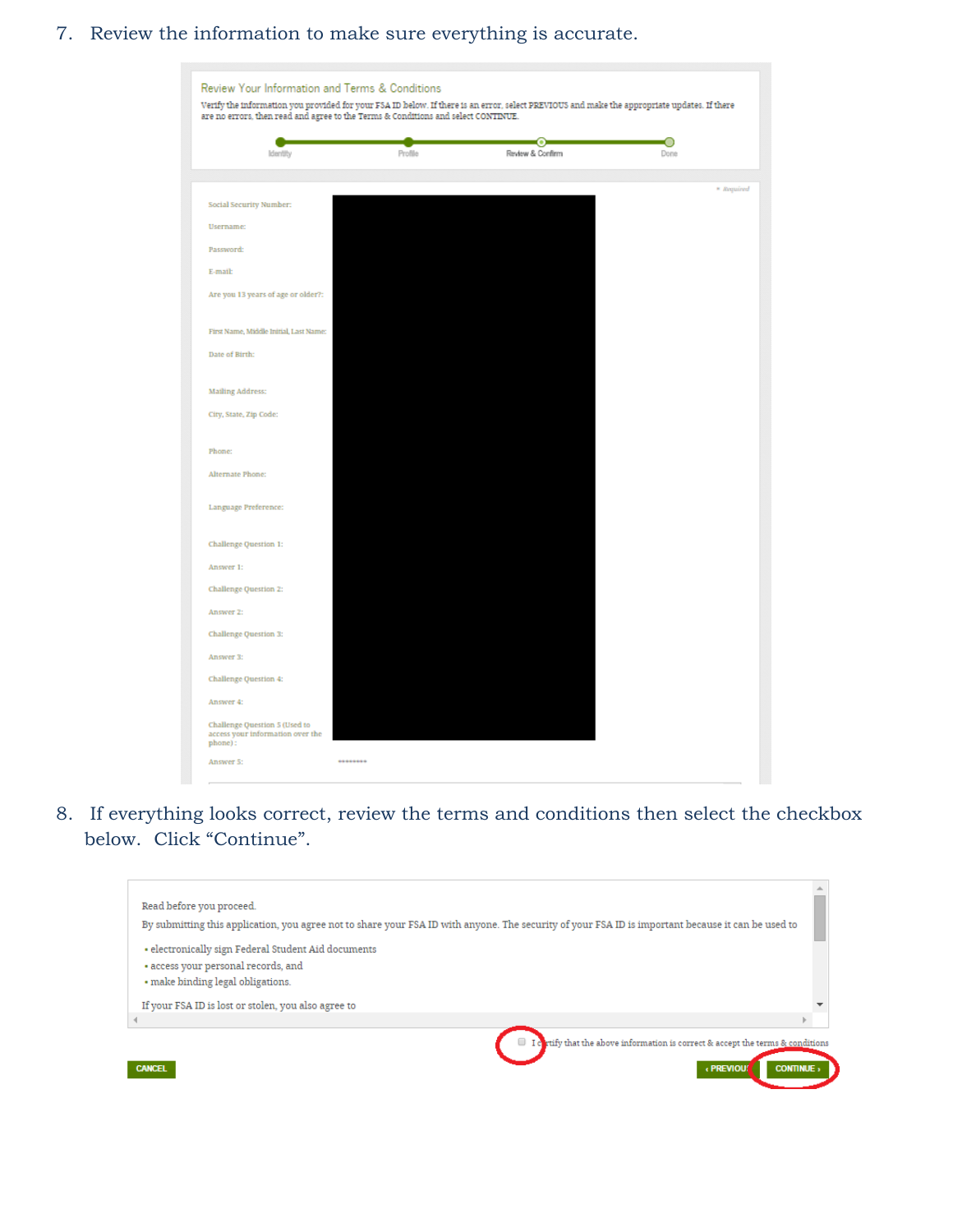# 9. The next step will verify your email. Check the email you provided in your information for a 6 digit verification code then enter in the space provided. Continue when able.

#### **Verify Your E-mail**

Enter the secure code below and select CONTINUE to verify your e-mail address. After you verify your e-mail address, you can use it as your username when logging in.

#### Enter the Secure Code

An e-mail containing a secure code was sent to your e-mail address on file. If you're accessing your e-mail via the Web, make sure to open a separate browser window. If you did not receive an e-mail, you can request a new secure code .

Note: It may take a few minutes for the e-mail to arrive. Check your junk folder if you cannot find the message in your inbox. Some e-mail providers require that you add an e-mail address to your address book before you can receive any e-mail from that address. To ensure that our messages can be delivered to your inbox, enter our originating e-mail address, FSA-ID@ed.gov into your address book.

| Identity      | Profile       | Review & Confirm | Done                                                 |
|---------------|---------------|------------------|------------------------------------------------------|
|               | Secure Code * | $\bullet$        | * Required                                           |
| <b>CANCEL</b> |               |                  | <b>CONTINUE</b><br><b>CONTINUE WITHOUT VERIFYING</b> |